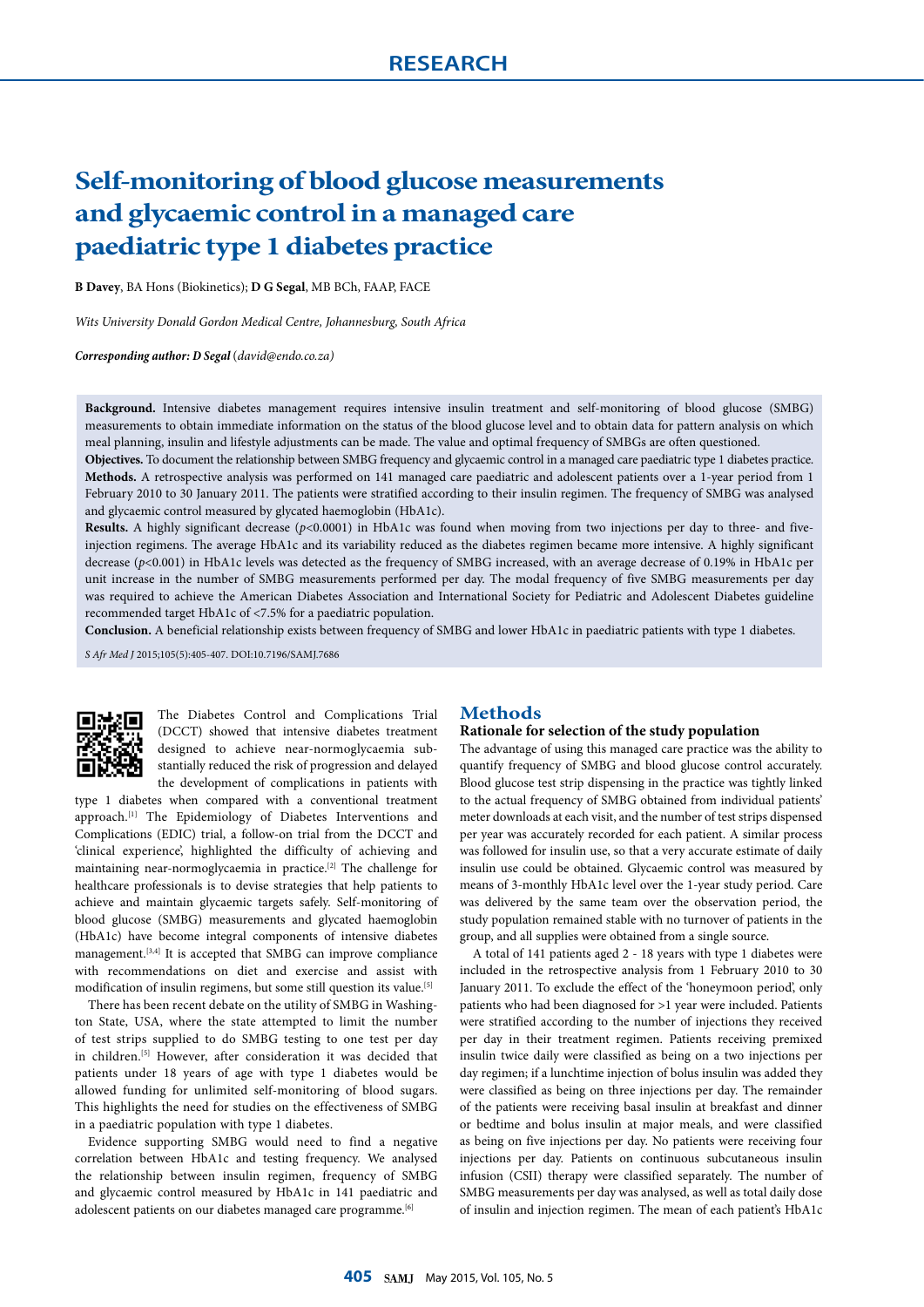over the study period was calculated from the average of their 3-monthly tests. All tests were performed on the same DCA Vantage Analyzer (Siemens Medical Solutions Diagnostics, USA).

## **Results**

A total of 141 patients (74 male) were studied. The mean age was 11.7 years (range 2 - 18), the mean duration of diabetes was 4.7 years (range 1 - 12), and the mean amount of insulin used was 0.95 U/kg/d (range 0.3 - 1.47). Nine patients were receiving two injections per day (6.3%), 19 three injections per day (13.5%), 49 five or more injections per day (34.8%), and 64 CSII (45.4%).

### **Injection regimen**

There was a highly significant decrease (*p*<0.0001) in HbA1c levels when comparing patients receiving two, three and five injections per day, but the difference in HbA1c levels between five injections per day and CSII was not significant (Fig. 1). The HbA1c standard deviations also differed significantly (*p*<0.0001) across the four groups, displaying the same pattern as the averages (Table 1). The HbA1c decreased as the number of injections per day increased.

#### **Frequency of testing per day**

There was a highly significant decrease (*p*<0.001) in HbA1c levels as the frequency of testing increased, with an estimated average decrease of 0.34% per unit increase in the number of SMBG measurements per day (Fig. 2). Using analysis of covariance to correct for the simultaneous effect of the injection regimen, the average decrease in HbA1c was 0.19% per unit increase in SMBG measurements per day (p<0.001). Those on the two injections per day regimen performed on average 1.6 SMBG measurements per day, those on the threeinjection regimen 2.3 per day, those on five injections 4.3 per day, and those on CSII 5.2 per day. In our cohort, patients achieving an American Diabetes Association and International Society for Pediatric and Adolescent Diabetes target HbA1c level of <7.5% (International Federation of Clinical

Chemistry 58 mmol/mol)<sup>[15]</sup> had a modal testing frequency of five tests per day, ranging from one to nine SMBG tests per day.

#### **Discussion**

The goal of SMBG is to obtain useful information with which to maintain and manage overall glucose status, with an ultimate goal of achieving 'normoglycaemia' and preventing the long-term complications associated with poor glycaemic control. There are two main reasons for obtaining blood glucose data. The first is to obtain immediate information on the status of the blood glucose level, so that hypoglycaemia and hyperglycaemia can be minimised through timely and meaningful interventions. The second is







*Fig. 2. Scatter plot comparing number of SMBG measurements v. HbA1c for all patients.* 

**Table 1. HbA1c according to insulin regimen**

|                                                |                   | Insulin regimen  |                  |                |  |
|------------------------------------------------|-------------------|------------------|------------------|----------------|--|
|                                                | 2 injections/day  | 3 injections/day | 5 injections/day | <b>CSII</b>    |  |
| Patients, n                                    |                   | 19               | 49               | 64             |  |
| HbA1c level (%), mean (SD)                     | 10.59(2.00)       | 10.02(1.45)      | 8.24(1.03)       | 8.09(0.79)     |  |
| SMBG measurements per day $(n)$ , mean (range) | $1.6(0.53 - 4.2)$ | $2.3(0.5 - 4.8)$ | $4.3(0.8-9.3)$   | $5.2(1.8-9.2)$ |  |
| $SD = standard deviation$ .                    |                   |                  |                  |                |  |